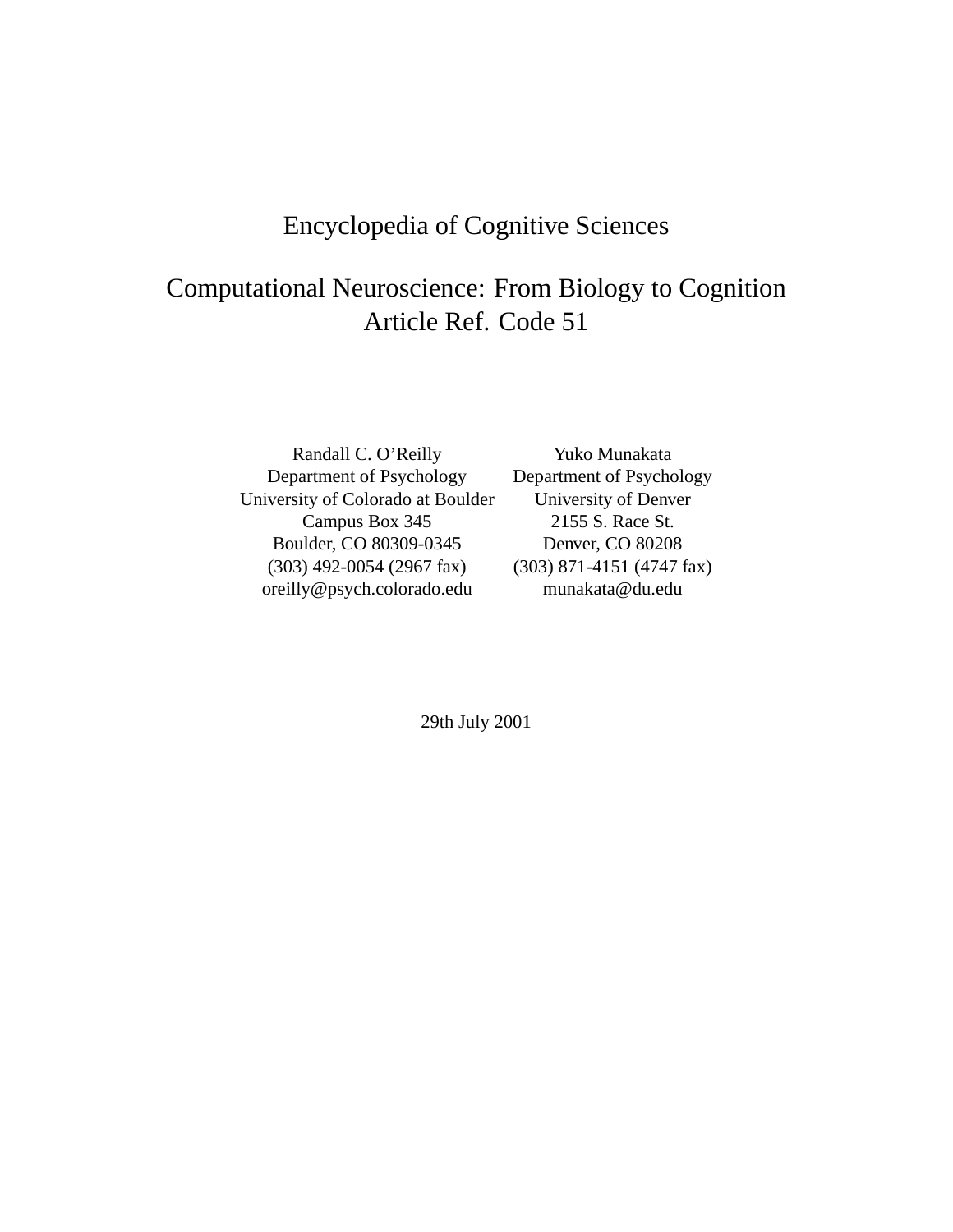Headword: Computational Neuroscience and Cognitive Modeling

Keywords: neural networks, cognitive modeling, cognitive neuroscience, vision, memory

Contents list:

- 1. Introduction
- 2. The relationship between cognitive and neural theories
- 3. Computational models of vision guided by neuroscience
- 4. Computational models of episodic memory and the hippocampus
- 5. Computational models of conditioning and skill learning in the basal ganglia and cerebellum
- 6. Computational models of working memory, cognitive control and prefrontal cortex
- 7. Computational models of language use guided by neuropsychological cases
- 8. Summary
- 9. References

Article definition: Computational neuroscience involves the construction of explicit computational models that implement neural mechanisms to simulate cognitive functions such as perception, learning and memory, motor function, and language.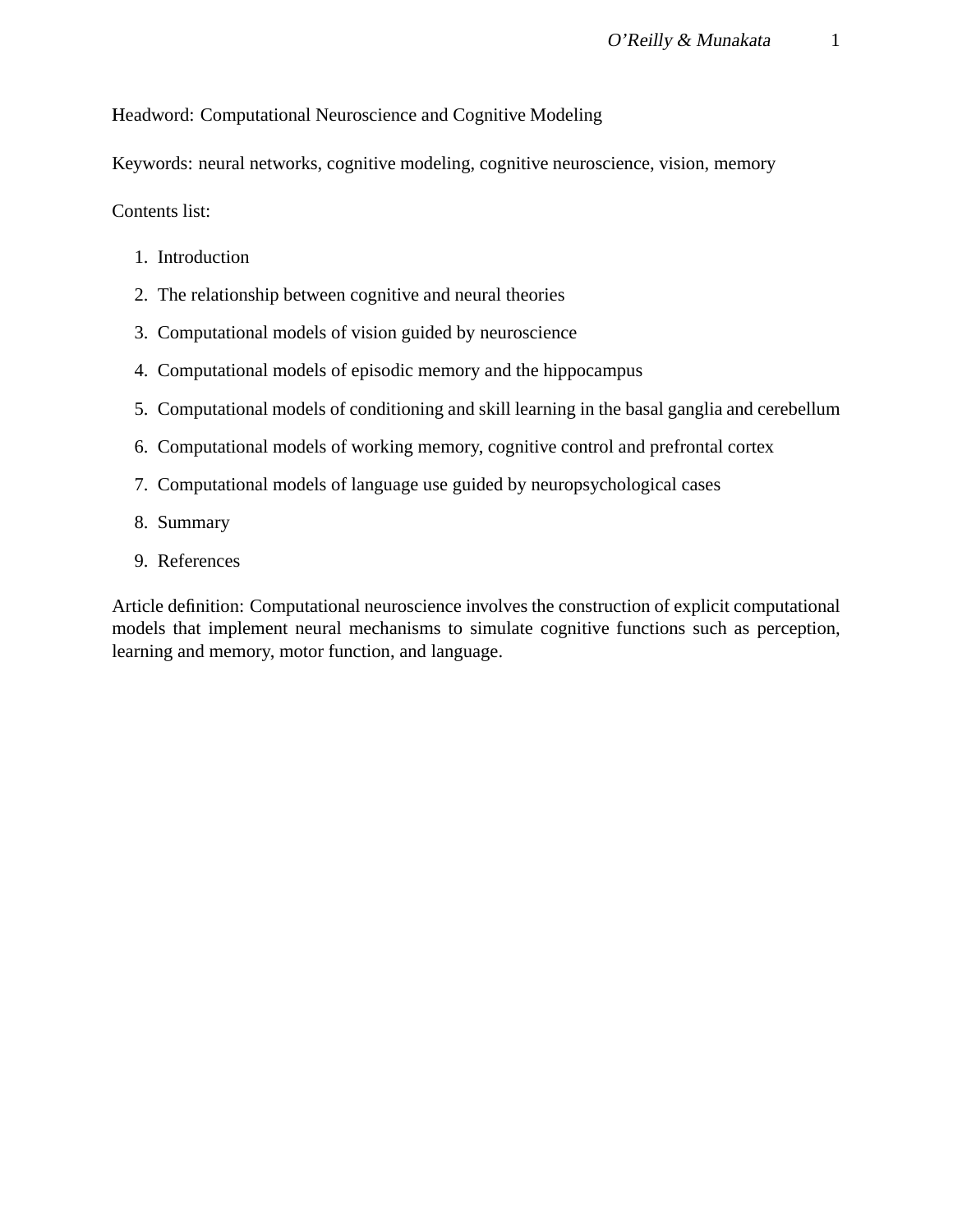### Introduction

This article describes computer models that simulate the neural networks of the brain, with the goal of understanding how cognitive functions (perception, memory, thinking, language, etc) arise from their neural basis. Many neural network models have been developed over the years, focused at many different levels of analysis from engineering to relatively low-level biology to cognition. Here, we consider models that try to span the gap between biology and cognition, such that they deal with real cognitive data, using mechanisms that are related to the underlying biology.

#### The relationship between cognitive and neural theories

Computational models provide an important tool for linking data across multiple levels of analysis. The cognitive implications of cellular and network properties of neurons are often not immediately apparent — there are simply too many factors at many different levels interacting in complex ways. As a result, trying to develop behavioral predictions that capture the complexity of the neural level can be like trying to predict the weather from a number of satellite measurements. A computational model, of the weather or of the brain, can help by formalizing information and relating it through complex, emergent dynamics. Cognitive properties can thus be understood as the product of a number of lower-level interactions, and neural properties can be understood in terms of their functional role in cognitive processes. Further, the effects of manipulations to lower-level interactions (e.g., through genetic knockouts or lesions) can be simulated and reconciled with the observed behavioral effects. Importantly, these simulations can make sense of much more subtle behavioral effects than the generic impairment of behavior on a cognitive task.

Although models thus have the potential to inform brain-behavior relations, they do not always do so. Models can be underconstrained by neural and behavioral data, and thus of questionable value in understanding how the brain actually subserves behavior. Moreover, models can be put forth as mere demonstrations that a behavior can be simulated, but this is insufficient for understanding why the models behave as they do. Thus, models must be evaluated in a balanced way for whether they advance understanding of specific phenomena, provide general principles, and make useful links between brain and behavior.

In this chapter, we review a number of neuroscience-based computational models of various cognitive phenomena, with an emphasis on the general principles embodied by these models and their implications for understanding the general nature of cognition. Specifically, we examine models of: vision, including topography and receptive fields in primary visual cortex and spatial attention emerging from interactions between parietal and temporal streams of processing; episodic memory subserved by the hippocampus; conditioning and skill learning subserved by the basal ganglia and cerebellum; working memory and cognitive control subserved by the prefrontal cortex; and language processing guided by neuropsychological cases. For a more comprehensive treatment of many of these models and the ideas behind them, see O'Reilly and Munakata (2000).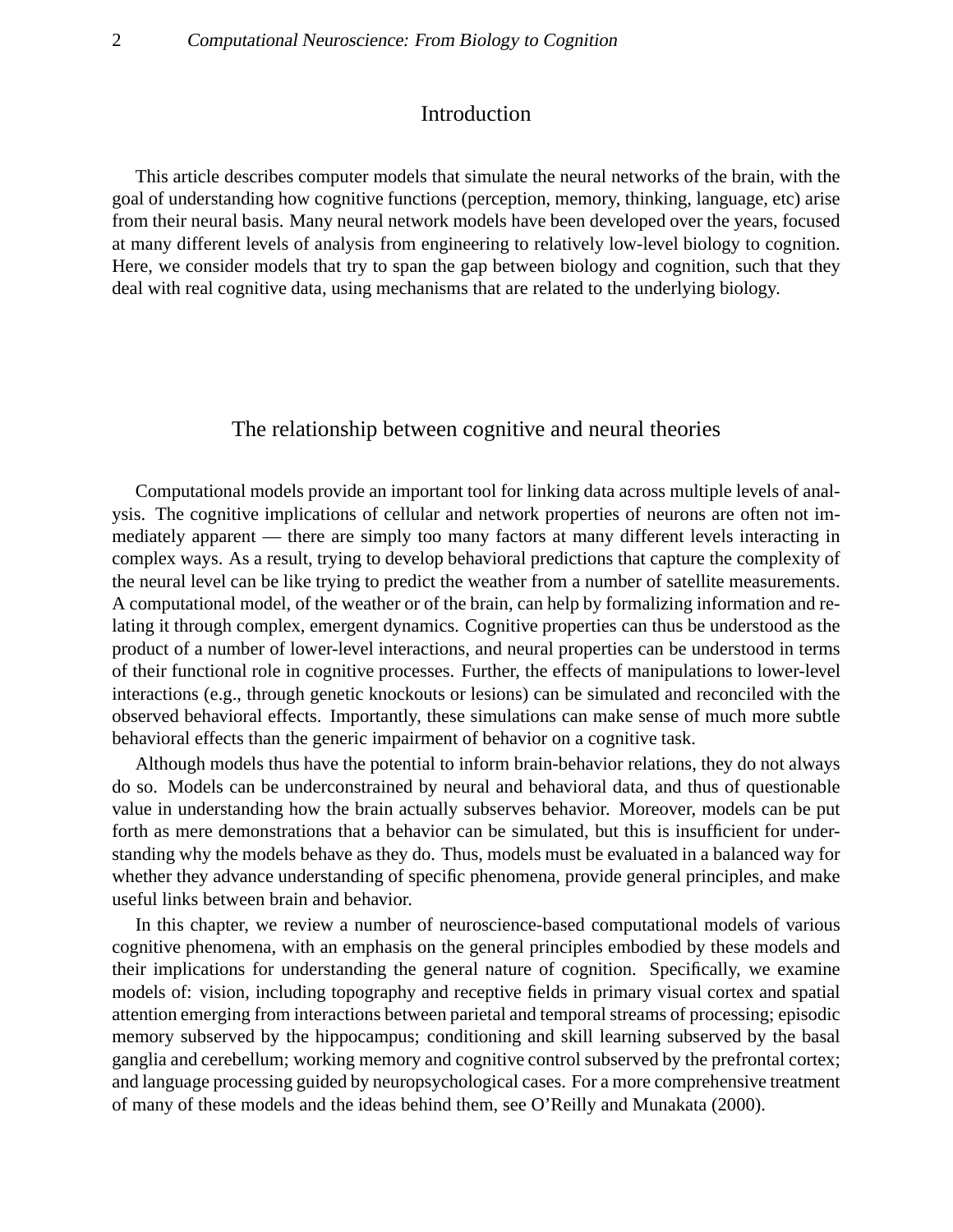

Figure 1: Structure of a cortical hypercolumn, that represents a full range of orientations (in layers 2– 3), ocular dominance columns (in layer 4, one for each eye), and surface features (in the blobs). Each such hypercolumn is focused within one region of retinal space, and neighboring hypercolumns represent neighboring regions.

#### Computational models of vision guided by neuroscience

Vision is one of the best studied domains in cognitive neuroscience, having a long tradition of integrating biological and psychophysical levels of analysis. Computational models of vision have been influential in both the vision and computational communities. We review two areas of visual modeling here: topography and receptive fields in primary visual cortex (V1) and spatial attention and the effects of parietal lobe damage. Other major areas of visual processing that have been modeled include object recognition, motion processing, and figure-ground segmentation.

### *Topography and receptive fields in primary visual cortex*

The primary visual cortex, V1, provides an interesting target for computational models, because it has a complex but relatively well-understood organization of visual feature detectors (a *representational structure*) subject to considerable experience-based developmental plasticity (Hubel & Wiesel, 1962; Gilbert, 1996). Thus, the overarching question behind many of the V1 models has been: *Can we reproduce the complex representational structure of V1 through principled learning mechanisms exposed to realistic visual inputs?*

First, we summarize the complex representational structure of V1. V1 neurons are generally described as *edge detectors*, where an edge is simply a roughly linear separation between a region of relative light and dark. These detectors differ in their orientation, size, position, and *polarity* (i.e., going from light-to-dark or dark-to-light, or dark-light-dark and light-dark-light). The different types of edge detectors (together with other neurons that appear to encode visual surface properties) are packed into the two-dimensional sheet of the visual cortex according to a *topographic* organization. The large-scale organization is a *retinotopic map* that preserves the topography of the retinal image in the cortical sheet. At the smaller scale are *hypercolumns* (figure 1) containing smoothly varying progressions of oriented edge detectors, among other things (Livingstone & Hubel, 1988). The hypercolumn also contains *ocular dominance columns*, in which V1 neurons respond preferentially to input from one eye or the other.

Many computational models have emphasized one or a few aspects of the many detailed proper-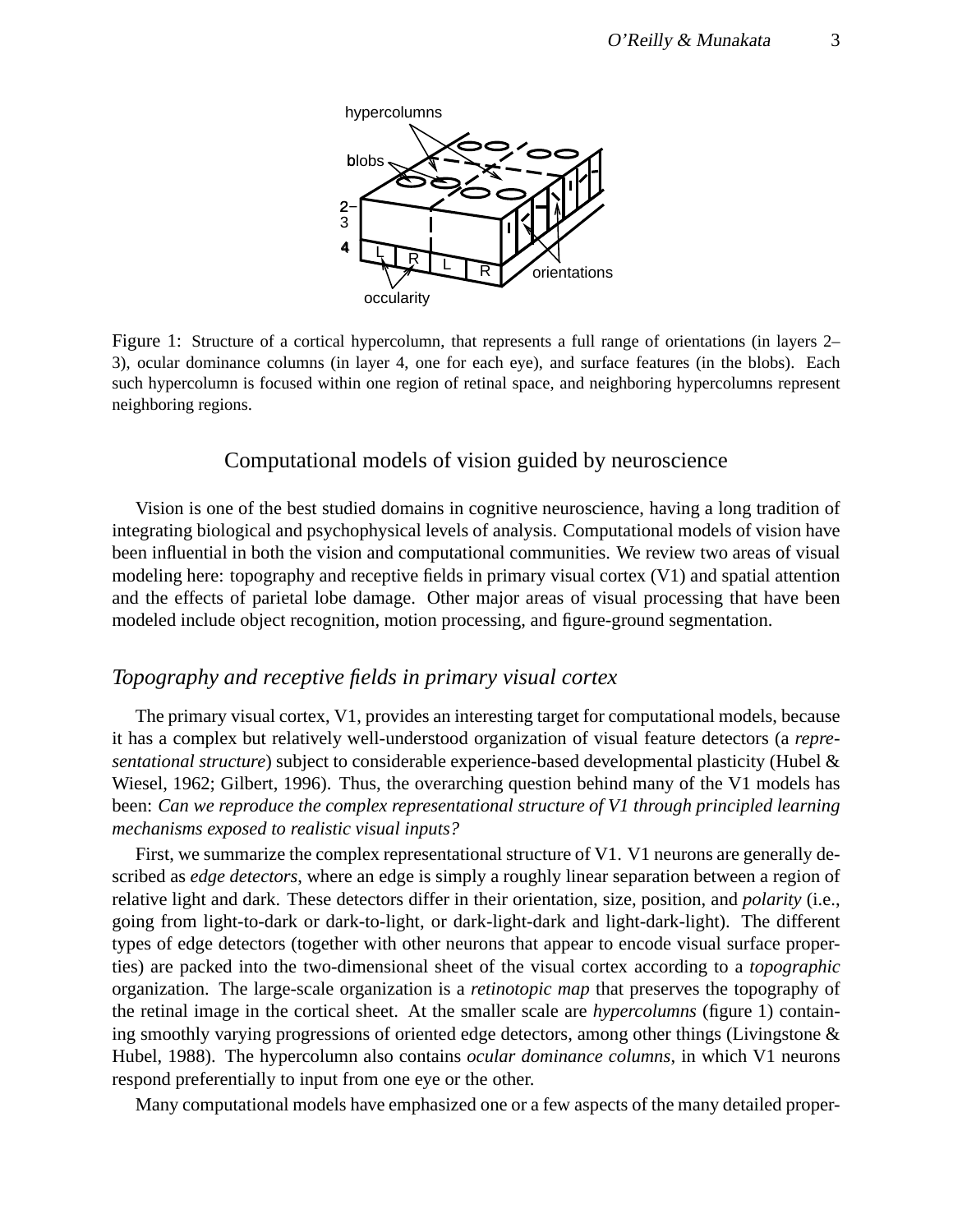

Figure 2: The receptive fields of model V1 neurons (from O'Reilly & Munakata, 2000). Lighter shades indicate areas of on-center response, and darker shades indicate areas of off-center response. Individual units are shown by smaller grids (showing weights into those units from different locations in the retinallyorganized input) organized into a larger grid representing the location of each unit within the simulated V1 hypercolumn.

ties of V1 representations (for reviews, see Swindale, 1996; Erwin, Obermayer, & Schulten, 1995). For example, models have demonstrated how ocular dominance columns can develop based on a *Hebbian* learning mechanism, with greater local correlations in the neural firing coming from within one eye than from across eyes (Miller, Keller, & Stryker, 1989). Hebbian learning encodes correlational structure by strengthening the weights between neurons that fire together, and decreasing the weights between those that do not (see Oja, 1982; Linsker, 1988 for mathematical analyses of Hebbian correlational learning).

Several models have demonstrated how a realistic set of oriented edge-detector representations can develop in networks presented with natural visual scenes, preprocessed in a manner consistent with the contrast-enhancement properties of the retina (e.g., Olshausen & Field, 1996; Bell & Sejnowski, 1997; van Hateren & van der Schaaff, 1997; O'Reilly & Munakata, 2000). The Olshausen and Field (1996) model demonstrated that *sparse* representations (with relatively few active neurons) provide a useful basis for encoding real-world (visual) environments, but this model was not based on known biological principles. Subsequent work has shown how biologically-based models can develop oriented receptive fields, through a Hebbian learning mechanism with sparseness constraints in the form of inhibitory competition between neurons (a known property of cortex) (O'Reilly & Munakata, 2000). Furthermore, lateral excitatory connections within this network (another known property of cortex) produced a topographic organization consistent with several aspects of the hypercolumn structure (e.g., gradients of orientation, size, polarity, and phase tuning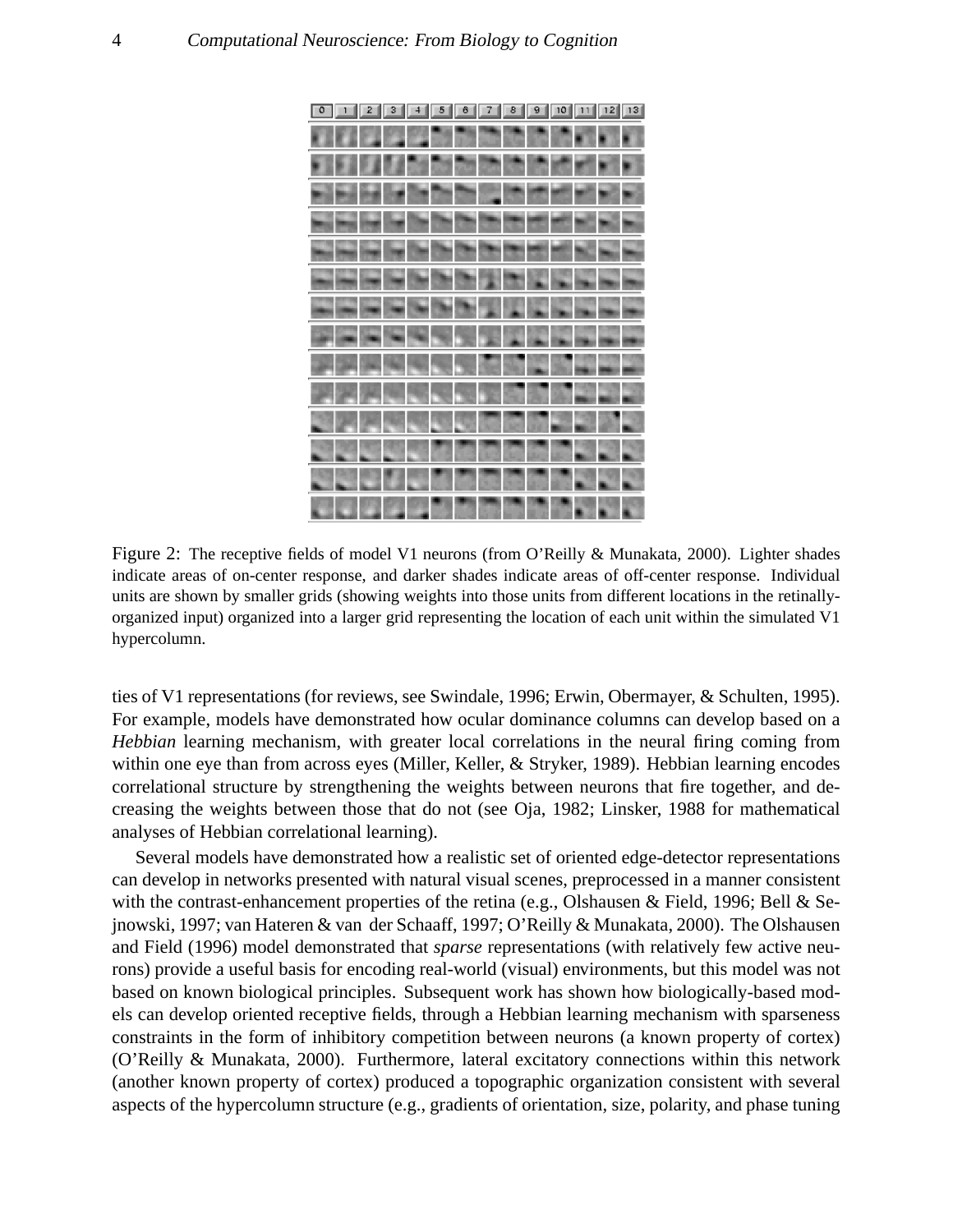

Figure 3: The Posner spatial attention task. The cue is a brightening or highlighting of one of the boxes that focuses attention to that region of space. Reaction times to detect the target are faster when this cue is valid (the target appears in that same region) than when it is invalid (the target appears elsewhere).

and pinwheel discontinuities; figure 2).

To summarize, these V1 models demonstrate how Hebbian learning mechanisms exposed to naturalistic stimuli, with certain kinds of biological prestructuring (e.g., connectivity patterns and inhibition), can produce aspects of the observed representational structure of V1. However, many complex aspects of early visual processing remain to be addressed, including motion, texture, and color sensitivity of different populations of V1 neurons.

### *Spatial attention and the effects of parietal lobe damage*

Many computational models of higher-level vision have explored object recognition (e.g., Mozer, 1991; Fukushima, 1988; LeCun, Boser, Denker, Henderson, Howard, Hubbard, & Jackel, 1989) and spatial processing (e.g., Pouget & Sejnowski, 1997; Mozer & Sitton, 1998; Vecera & O'Reilly, 1998). Here we describe a model of spatial attention (Cohen, Romero, Farah, & Servan-Schreiber, 1994) that demonstrates how biologically-based computational models can provide alternative interpretations of cognitive phenomena. Spatial attention has classically been operationalized according to the Posner spatial cuing task (Posner, Walker, Friedrich, & Rafal, 1984, figure 3). When attention is drawn or *cued* to one region of space, participants are then faster to detect a target in that region (a validly cued trial) than a target elsewhere (an invalidly cued trial). Patients with damage to the parietal lobe have particular difficulty with invalidly cued trials.

According to the standard account of these data, spatial attention involves a disengage module associated with the parietal lobe (Posner et al., 1984). This module typically allows one to disengage from an attended location to attend elsewhere. This process of disengaging takes time, leading to the slower detection of targets in unattended locations. Further, the disengage module is impaired with parietal damage, leading patients to have difficulty disengaging from attention drawn to one side of space.

Biologically-based computational models, based on recurrent excitatory connections and competitive inhibitory connections, provide an alternative explanation for these phenomena (Cohen et al., 1994; O'Reilly & Munakata, 2000). In this framework, the facilitory effects of drawing attention to one region of space result from excitatory connections between spatial and other representations of that region — this excitatory support makes it easier to process information in that region. The slowing that comes on the invalid trials results from inhibitory competition between different spatial regions. Under this model, damage to the parietal lobe simply impairs the ability of the corresponding region in space to have sufficient excitatory support to compete effectively with other regions.

The two models make distinct predictions (Cohen et al., 1994; O'Reilly & Munakata, 2000).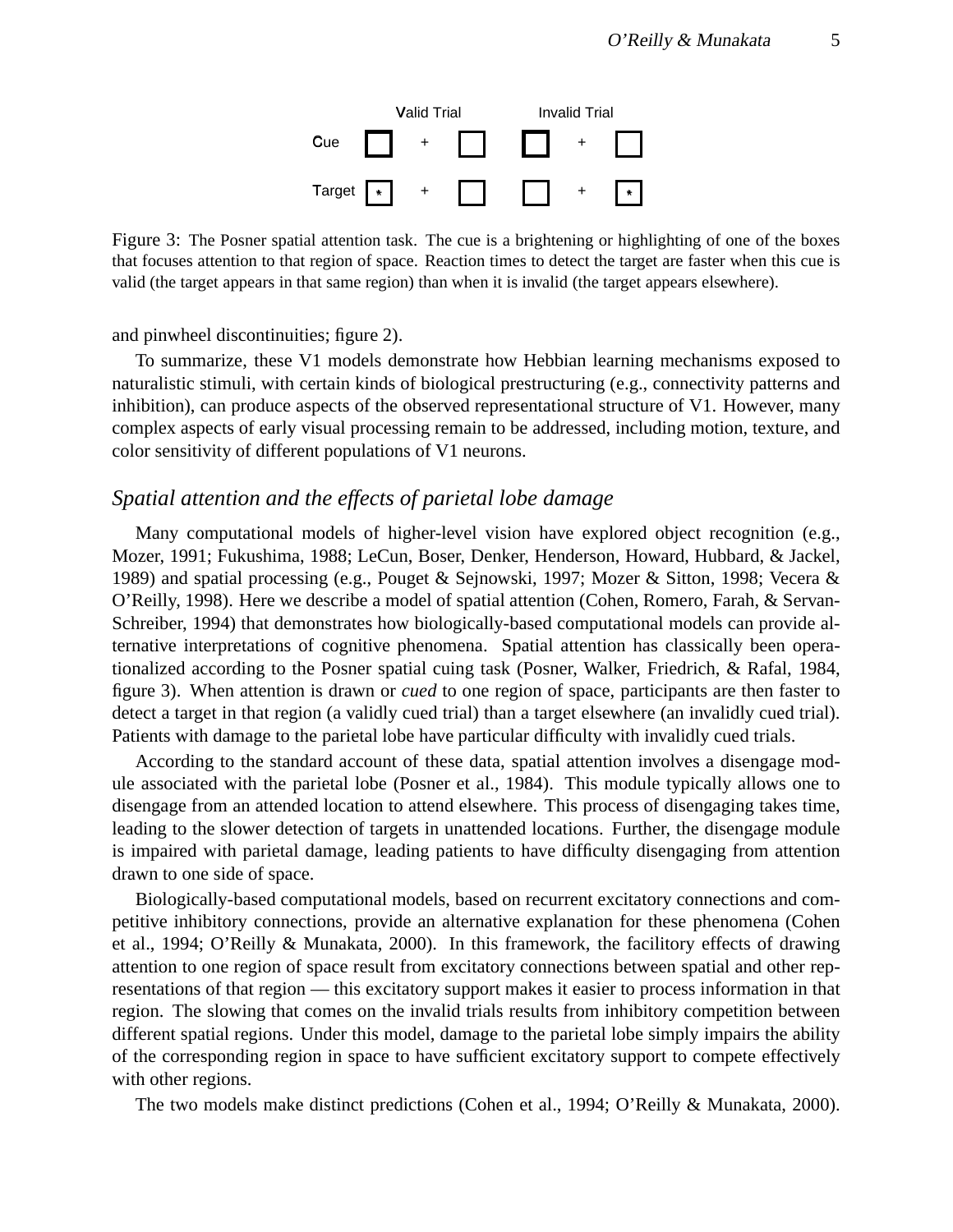F or example, following *bilateral* parietal damage, the disengage model predicts disengage deficits on both sides of space (Posner et al., 1984), but the competitive inhibition model predicts *reduced* attentional effects (smaller valid and invalid trial effects). Data support the latter model (e.g., Coslett & Saffran, 1991; Verfaellie, Rapcsak, & Heilman, 1990), demonstrating the utility of biologically-based computational models for alternative theories of cognitive phenomena.

### Computational models of episodic memory and the hippocampus

Damage to a brain structure called the *hippocampus* in the medial temporal lobe can produce severe memory deficits, while also leaving unimpaired certain kinds of learning and memory (Scoville & Milner, 1957; Squire, 1992). The hippocampus has thus been a popular target of computational modeling to explore its exact contribution, and these models have had a large impact on the field (e.g., Marr, 1971; Treves & Rolls, 1994; Hasselmo & Wyble, 1997; Moll & Miikkulainen, 1997; Alvarez & Squire, 1994; Levy, 1989; Burgess, Recce, & O'Keefe, 1994; Samsonovich & McNaughton, 1997).

One framework has combined known biological features of the hippocampal formation with computationally motivated principles about learning and memory to further clarify the unique contributions of the hippocampus in memory (McClelland, McNaughton, & O'Reilly, 1995; O'Reilly & Rudy, 2000, 2001; O'Reilly & McClelland, 1994; O'Reilly, Norman, & McClelland, 1998). The central idea is that there are two basic types of learning that an organism must engage in — learning about specifics versus learning about generalities — and that because the computational mechanisms for achieving these types of learning are in direct conflict, the brain has evolved two separate brain structures to achieve these types of learning. The hippocampus appears to be specialized for learning about specifics, while the neocortex is good at extracting generalities.

Learning about specifics requires keeping representations separated (to avoid interference), whereas learning about generalities requires overlapping representations that encode shared structure across many different experiences. Furthermore, learning about generalities requires a slow learning rate to gradually integrate new information with existing knowledge, while learning about specifics can occur rapidly. This rapid learning is particularly important for *episodic* memory, where the goal is to encode the details of specific events as they unfold.

These computational principles provide a satisfying and precise characterization of the division of labor between the hippocampus and neocortex. The models that implement these principles have been shown to account for a wide range of specific learning and memory findings, including nonlinear discrimination, incidental conjunctive encoding, fear conditioning, and transitive inference in rats (O'Reilly & Rudy, 2001) and human recognition memory (O'Reilly et al., 1998). However, these models fail to incorporate important aspects of the hippocampal formation (e.g., the subiculum and the mossy cells in the hilus), and many more complex behaviors that depend on the hippocampus (and its interactions with other brain areas) remain to be addressed.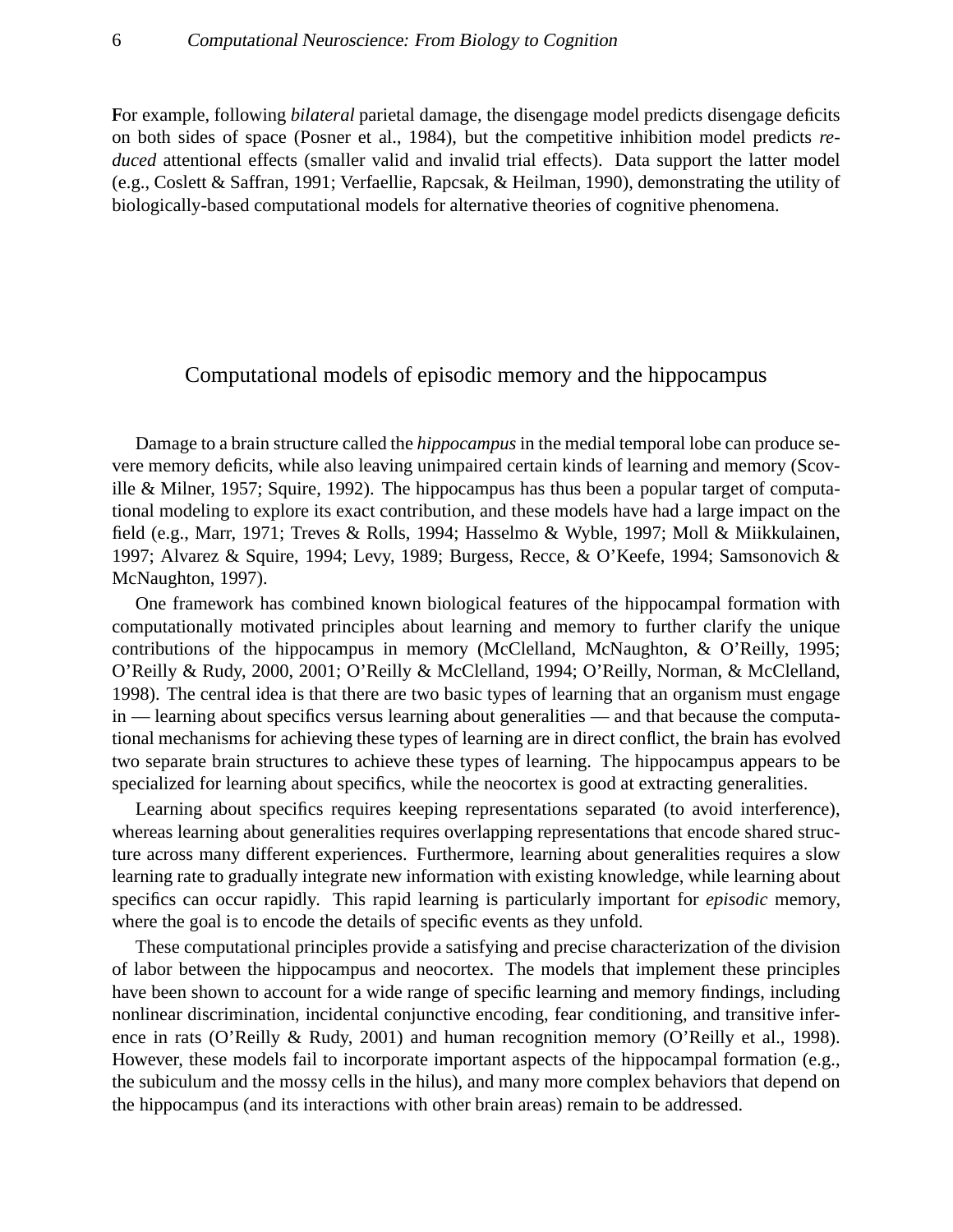# Computational models of conditioning and skill learning in the basal ganglia and cerebellum

A convergence between biological/behavioral and computational approaches has been achieved in the domain of conditioning (learning to associate stimuli/actions with rewards). In the computational domain, *reinforcement learning* mechanisms can adapt the behavior of a simulated animal according to reward contingencies in the environment (Sutton & Barto, 1998). Such learning mechanisms, including the *temporal differences* algorithm (Sutton, 1988), have been proven to not only work well mathematically (e.g., Dayan, 1992), but to also correspond with aspects of neural recordings made in the reward-processing area of the brain (Montague, Dayan, & Sejnowski, 1996; Schultz, Dayan, & Montague, 1997).

Specifically, a straightforward neural implementation of the temporal differences algorithm involves a systematic transition of reward-related neural firing similar to that observed in *dopamine* neurons in the midbrain. During a simple conditioning task where a sensory stimulus (e.g., a tone) reliably predicts a subsequent reward (e.g., juice), these neurons initially fire in response to the reward, but then after some trials of learning, they respond to the sensory stimulus that predicts the reward and no longer fire to the reward itself (Schultz, Apicella, & Ljungberg, 1993; Schultz, Apicella, Romo, & Scarnati, 1995). This transfer of reward-related firing from the actual reward to predictors of the reward is a key property of the temporal-differences mechanism as implemented by Montague, et al. (1996), which thus provides a principled, provably-effective explanation for why the brain appears to learn in this manner.

Models of motor performance and skill learning have been developed based on the biological properties of the relevant underlying brain areas including the basal ganglia (including the striatum, globus pallidus, substantia nigra, subthalamic nucleus, and the nucleus accumbens) and the cerebellum (e.g., Beiser, Hua, & Houk, 1997; Wickens, 1997; Houk, Davis, & Beiser, 1995; Berns & Sejnowski, 1996; Schweighofer, Arbib, & Kawato, 1998a, 1998b; Contreras-Vidal, Grossberg, & Bullock, 1997). These models make close contact with detailed neural properties of these areas, but tend to focus on simpler aspects of motor performance — complex motor skills remain to be addressed.

## Computational models of working memory, cognitive control and prefrontal cortex

The prefrontal cortex is important for a range of cognitive functions that can be described generally as *higher level cognition*, in that they go beyond basic perceptual, motor, and memory functions. For example, frontal cortex has been implicated in problem solving tasks like the Tower of Hanoi/London (e.g., Shallice, 1982; Baker, Rogers, Owen, Frith, Dolan, Frackowiak, & Robbins, 1996; Goel & Grafman, 1995), which requires executing a sequence of moves to achieve a subsequent goal. Many theoretical perspectives summarize the function of frontal cortex in terms of "executive control," "controlled processing," or a "central executive" (e.g., Baddeley, 1986; Shallice, 1982; Gathercole, 1994; Shiffrin & Schneider, 1977) without explaining at a mechanistic level how such functionality could be achieved. Computational models provide an important tool for exploring specific mechanisms that might achieve executive-like functionality.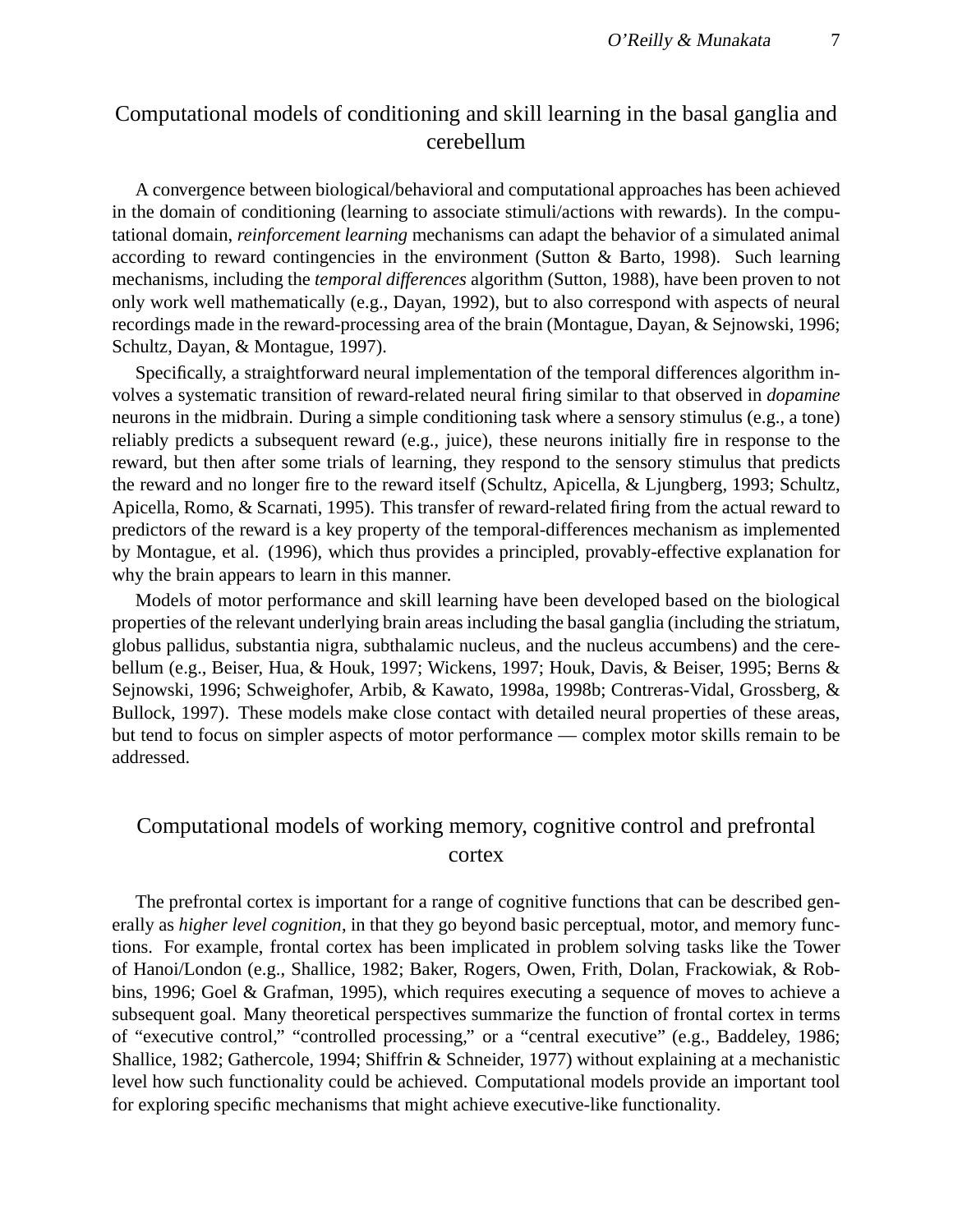### *Working memory and active maintenance*

One proposal along these lines is that the fundamental mechanism underlying frontal function is *active maintenance*, which then enables all the other executive-like functionality ascribed to the frontal cortex (Cohen, Braver, & O'Reilly, 1996; Goldman-Rakic, 1987; Munakata, 1998; O'Reilly, Braver, & Cohen, 1999; O'Reilly & Munakata, 2000; Roberts & Pennington, 1996). For example, a flexible, adaptive active maintenance system can enable an entirely different kind of solution to information processing challenges — one that involves the strategic activation and de-activation of representations (*activation-based processing*) instead of weight changes (*weightbased processing*) (O'Reilly & Munakata, 2000). There are tradeoffs between these types of processing (e.g., activations can be more rapidly switched than weights, but they are also transient), so both kinds of processing are better than either alone.

There is considerable direct biological evidence that the frontal cortex subserves the active maintenance of information over time (i.e., as encoded in the persistent firing of frontal neurons) (e.g., Fuster, 1989; Goldman-Rakic, 1987; Miller, Erickson, & Desimone, 1996). Many computational models of this basic active maintenance function have been developed (Braver, Cohen, & Servan-Schreiber, 1995; Dehaene & Changeux, 1989; Zipser, Kehoe, Littlewort, & Fuster, 1993; Seung, 1998; Durstewitz, Seamans, & Sejnowski, 2000; Camperi & Wang, 1997). As elaborated below, a number of models have further demonstrated that active maintenance can account for frontal involvement in a range of different tasks that might otherwise appear to have nothing to do with simply maintaining information over time.

#### *Inhibition, flexibility, and perseveration*

For example, several models have demonstrated that frontal contributions to "inhibitory" tasks can be explained in terms of active maintenance instead of an explicit inhibitory function. Activelymaintained representations can support (via bidirectional excitatory connectivity) correct choices, which will therefore indirectly inhibit incorrect ones via standard lateral inhibition mechanisms within the cortex. A model of the Stroop task provided an early demonstration of this point (Cohen, Dunbar, & McClelland, 1990). In this task, color words (e.g., "red") are presented in different colors, and people are instructed to either read the word or name the color of ink that the word is written in. In the conflict condition, the ink color and word are different. Because we have so much experience reading, we naturally tend to read the word, even if instructed to name the color, such that responses are slower and more error-prone in the color-naming conflict condition than the word-reading one. These color-naming problems are selectively magnified with frontal damage. This frontal deficit has typically been interpreted in terms of the frontal cortex helping to inhibit the dominant word-reading pathway. However, Cohen et al. (1990) showed that they could account for both normal and frontal-damage data by assuming that the frontal cortex instead supports the colornaming pathway, which then collaterally inhibits the word-reading pathway. Similar models have demonstrated that in infants, the ability to inhibit *perseverative* reaching (searching for a hidden toy at a previous hiding location rather than at its current location) can develop simply through increasing abilities to actively maintain a representation of the correct hiding location (Dehaene & Changeux, 1989; Munakata, 1998). Again, such findings challenge the standard interpretation that inhibitory abilities *per se* must develop for improved performance on this task (Diamond, 1991).

The activation-based processing model of frontal function can also explain why frontal cortex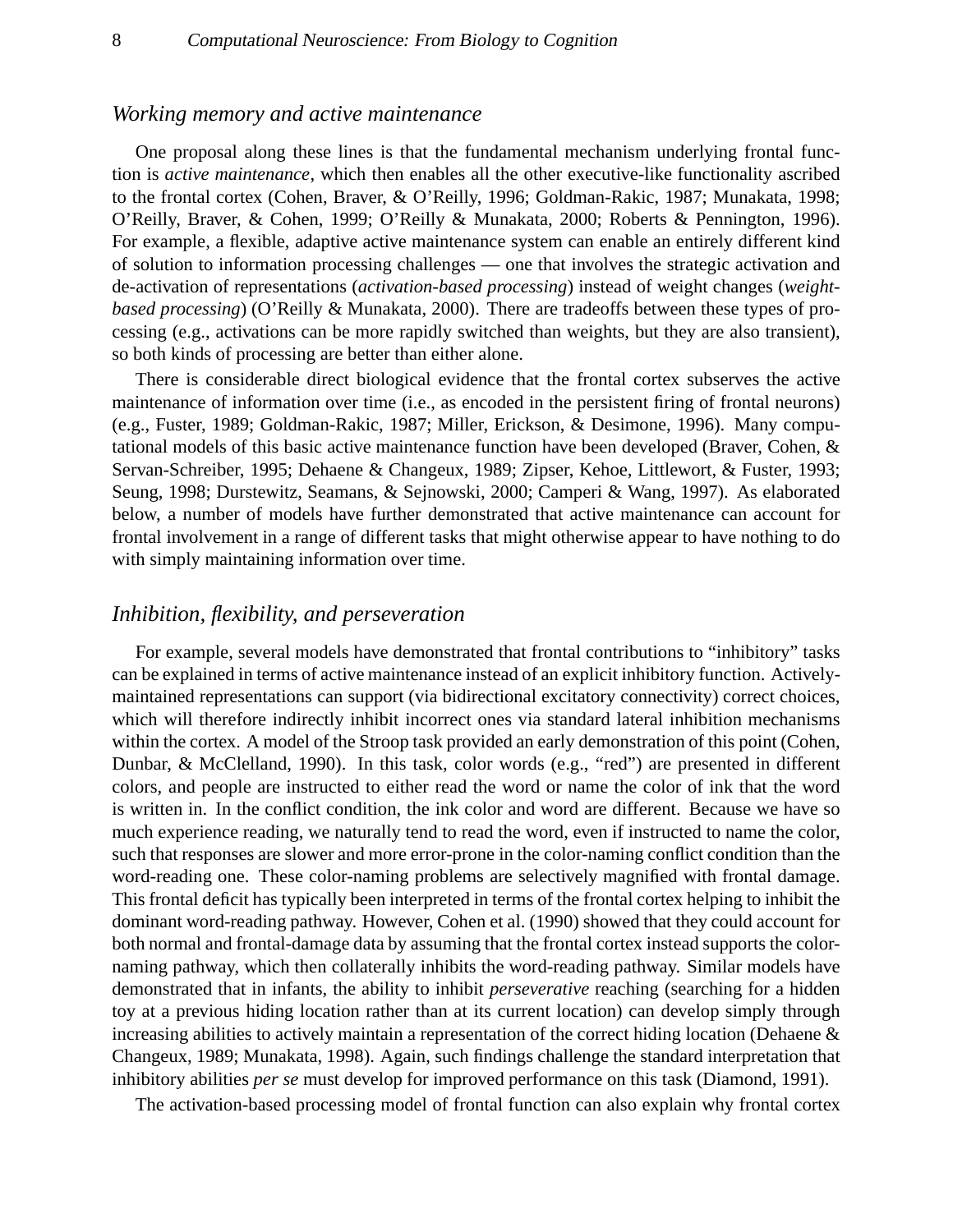

Figure 4: For the purposes of reading, words are represented in a distributed fashion across orthographic (visual word recognition), phonological (speech output), and semantic areas.

facilitates rapid switching between different categorization rules in the Wisconsin card sorting task and related tasks. In these tasks, subjects learn to categorize stimuli according to one rule via feedback from the experimenter, and then the rule is switched. With frontal damage, patients tend to perseverate in using the previous rule. A computational model of a related ID/ED categorization task demonstrated that the ability to rapidly update active memories in frontal cortex can account for detailed patterns of data in monkeys with frontal damage (O'Reilly, Noelle, Braver, & Cohen, submitted; O'Reilly & Munakata, 2000).

In short, computational models of frontal function can provide mechanistic explanations that unify the disparate roles of the frontal cortex, from working memory to cognitive control and planning/problem solving. However, it remains to be shown whether truly complex "intelligent" behavior can be captured using these basic mechanisms.

### Computational models of language use guided by neuropsychological cases

Damage to language-related brain areas causes a wide variety of impairments. One subset of such impairments, the *dyslexias* (also known as *alexias*) have been the subject of a series of influential computational models of the normal and impaired reading process (Seidenberg  $\&$  McClelland, 1989; Plaut & Shallice, 1993; Plaut, McClelland, Seidenberg, & Patterson, 1996). These models simulate the pathways between visual word inputs (*orthography*), word semantics, and verbal word outputs (*phonology*), and can account for different kinds of dyslexias in terms of differential patterns of damage to these pathways (figure 4).

These models have been influential in part because they suggest an alternative, somewhat counterintuitive interpretation of how words are represented and how language processing works. Traditional models have assumed that the brain contains a *lexicon* with distinct representations for different words. Furthermore, these models assume that reading a word aloud (i.e., mapping between orthography and phonology) can occur via two different *routes*: pronunciation rules (for *regular* words like "make") or a lookup-table kind of mechanism (for *exception* words like "yacht") (Pinker, 1991; Coltheart, Curtis, Atkins, & Haller, 1993; Coltheart & Rastle, 1994). In contrast to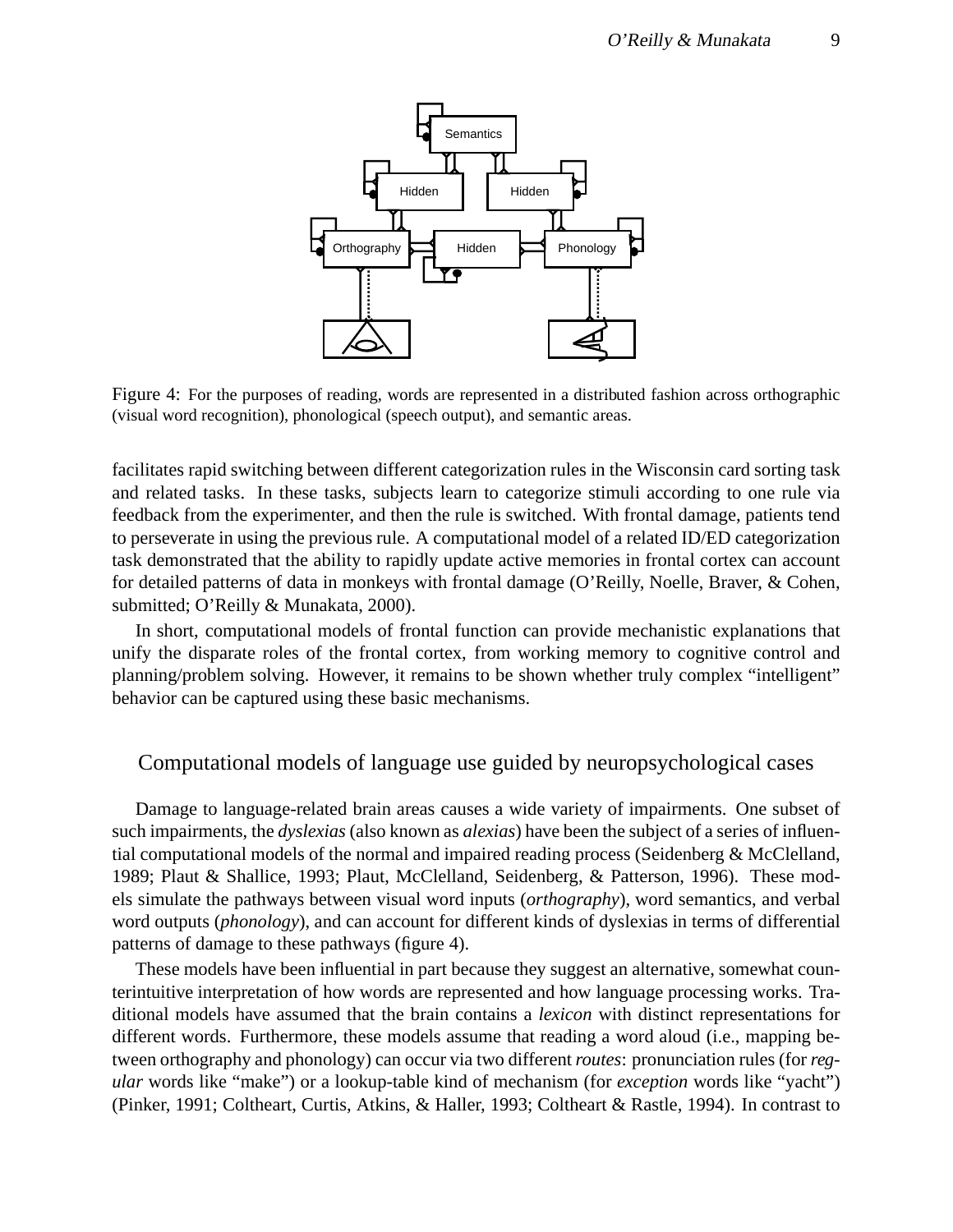these dual-route models, the neural network models allow for a single pathway to process both regular and exception words, and they employ a *distributed* lexicon without any centralized, discrete lexical representations. Instead, lexical processing occurs in pathways that map between different aspects of word representations (figure 4).

In general, neural networks can learn all kinds of different mappings — fully regular ones, like the spelling-sound mapping of the "a" in words like "make," "bake," and so on, as well as irregular mappings that occur in exceptions (e.g., "yacht"). Nevertheless, networks are sensitive to both the degree of regularity and the frequency of different mappings. Specifically, neural network models predict frequency-by-regularity interactions that would not be expected in dual-route models, and that are observed in behavioral tests (Plaut et al., 1996). Furthermore, these network models can account for patterns of deficit with brain damage that would seem improbable under dual-route models. For example, people with *surface dyslexia* can read nonwords (e.g., "nust"), but they are impaired at retrieving semantic information from written words, and have difficulty in reading exception words. Thus, it would be natural in neural network models to interpret this as damage in the pathway between orthography and semantics. Critically however, surface dyslexics' difficulty with exception words is generally limited to low-frequency exceptions (e.g., "yacht"; they can read high-frequency exceptions, e.g., "are"). This pattern suggests that the remaining "direct" pathway between orthography and phonology can handle both regulars and high-frequency exceptions, as is true of the network models. This pattern of data is not easily explained in the dual-route models — with two pathways, either regulars or exceptions should be affected, but not both, and not as a function of frequency.

In summary, neural network models of language can provide alternative, counterintuitive ways of explaining complex patterns of deficits that occur with brain damage. Nevertheless, this area remains highly controversial as neural network accounts are challenged by revised versions of dual-route models, and by the complexity of different neuropsychological profiles associated with damage to different language areas.

#### Summary

The above examples illustrate that computational models based on the neural networks of the brain can provide important insights, insights that might otherwise be difficult to obtain. Many models have applied a set of basic principles to a range of phenomena, and arrived at completely different explanations than those based on purely verbal cognitive theories. As a result, these models have played an important role in guiding empirical research and theorizing across a number of domains.

Despite these successes, many people remain skeptical of models. A common concern is that different models may employ different sets of mechanisms to explain the same data, such that it may not be that interesting when a given model can simulate a set of data. Several points have been made in response to this concern. First, this concern applies not only to computational models, but to scientific theorizing more generally (multiple competing theories can account for the same data), and the response is similar in each case (Munakata & Stedron, in press). Competing theories and models can be evaluated by many other criteria than simply accounting for a set of data, such as the accuracy of predictions, the coherence of the theoretical framework, and the ease of accounting for new data. Second, mechanisms developed independently can turn out to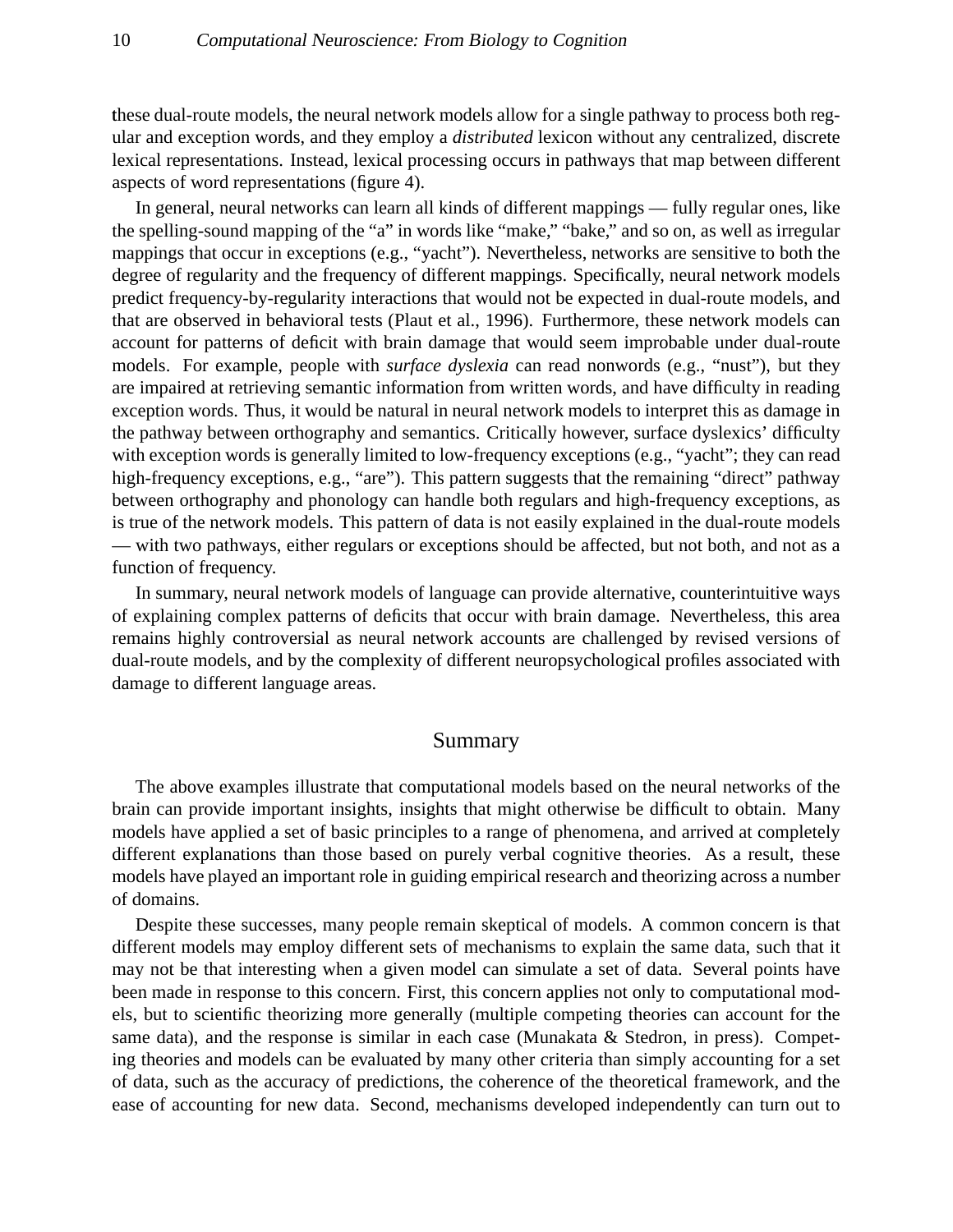be equivalent (e.g., O'Reilly, 1996), providing converging evidence for their utility, and indicating more coherence to principles than might otherwise be evident. Third, a common set of mechanisms appears to be emerging as the field continues to mature. For example, over 40 different phenomena (including most of what was described above) have been modeled using a common set of mechanisms (O'Reilly & Munakata, 2000). This set of mechanisms was developed over many years by many different researchers, and has now been consolidated and integrated into one coherent framework (O'Reilly, 1998). Therefore, there is increasingly a largely consistent set of ideas underlying many neural network models, and this framework provides one important way of understanding the linkage between cognition and underlying neural systems.

### References

- Alvarez, P., & Squire, L. R. (1994). Memory consolidation and the medial temporal lobe: A simple network model. *Proceedings of the National Academy of Sciences, USA*, *91*, 7041–7045.
- Baddeley, A. D. (1986). *Working memory*. New York: Oxford University Press.
- Baker, S. C., Rogers, R. D., Owen, A. M., Frith, C. D., Dolan, R. J., Frackowiak, R. S. J., & Robbins, T. W. (1996). Neural systems engaged by planning: A PET study of the Tower of London task. *Neuropsychologia*, *34*, 515.
- Beiser, D. G., Hua, S. E., & Houk, J. C. (1997). Network models of the basal ganglia. *Current Opinion in Neurobiology*, *7*, 185.
- Bell, A. J., & Sejnowski, T. J. (1997). The independent components of natural images are edge filters. *Vision Research*, *37*, 3327–3338.
- Berns, G. S., & Sejnowski, T. J. (1996). How the basal ganglia make decisions. In A. Damasio, H. Damasio, & Y. Christen (Eds.), *Neurobiology of decision-making* (pp. 101–113). Berlin: Springer-Verlag.
- Braver, T. S., Cohen, J. D., & Servan-Schreiber, D. (1995). A computational model of prefrontal cortex function. In D. S. Touretzky, G. Tesauro, & T. K. Leen (Eds.), *Advances in neural information processing systems* (pp. 141–148). Cambridge, MA: MIT Press.
- Burgess, N., Recce, M., & O'Keefe, J. (1994). A model of hippocampal function. *Neural networks*, *7*, 1065–1083.
- Camperi, M., & Wang, X. J. (1997). Modeling delay-period activity in the prefrontal cortex during working memory tasks. In J. Bower (Ed.), *Computational neuroscience* (Chap. 44, pp. 273– 279). New York: Plenum Press.
- Cohen, J. D., Braver, T. S., & O'Reilly, R. C. (1996). A computational approach to prefrontal cortex, cognitive control, and schizophrenia: Recent developments and current challenges. *Philosophical Transactions of the Royal Society (London) B*, *351*, 1515–1527.
- Cohen, J. D., Dunbar, K., & McClelland, J. L. (1990). On the control of automatic processes: A parallel distributed processing model of the Stroop effect. *Psychological Review*, *97*(3), 332– 361.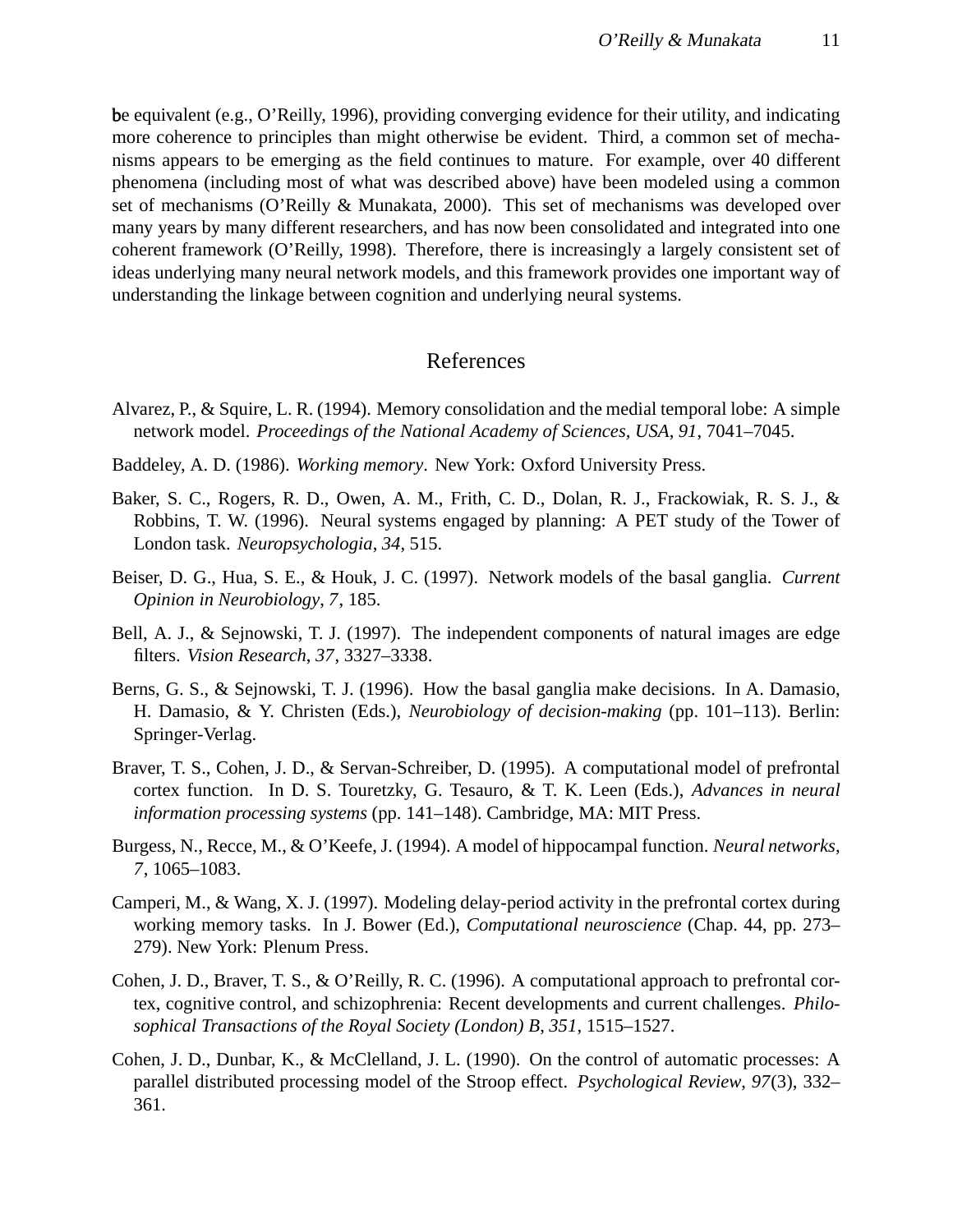- Cohen, J. D., Romero, R. D., Farah, M. J., & Servan-Schreiber, D. (1994). Mechanisms of spatial attention: The relation of macrostructure to microstructure in parietal neglect. *Journal of Cognitive Neuroscience*, *6*, 377.
- Coltheart, M., Curtis, B., Atkins, P., & Haller, M. (1993). Models of reading aloud: Dual route and parallel-distributed-processing approaches. *Psychological Review*, *100*, 589–608.
- Coltheart, M., & Rastle, K. (1994). Serial processing in reading aloud: Evidence for dual-route models of reading. *Journal of Experimental Psychology: Human Perception and Performance*, *20*, 1197–11211.
- Contreras-Vidal, J. L., Grossberg, S., & Bullock, D. (1997). A neural model of cerebellar learning for arm movement control: Cortico-spino-cerebellar dynamics. *Learning and Memory*, *3*, 475– 502.
- Coslett, H. B., & Saffran, E. (1991). Simultanagnosia. To see but not two see. *Brain*, *114*, 1523– 1545.
- Dayan, P. (1992). The convergenece of TD( $\lambda$ ) for general  $\lambda$ . *Machine Learning*, 8, 341.
- Dehaene, S., & Changeux, J. P. (1989). A simple model of prefrontal cortex function in delayedresponse tasks. *Journal of Cognitive Neuroscience*, *1*, 244–261.
- Diamond, A. (1991). Neuropsychological insights into the meaning of object concept development. In S. Carey, & R. Gelman (Eds.), *The epigenesis of mind* (Chap. 3, pp. 67–110). Mahwah, NJ: Lawrence Erlbaum.
- Durstewitz, D., Seamans, J. K., & Sejnowski, T. J. (2000). Dopamine-mediated stabilization of delay-period activity in a network model of prefrontal cortex. *Journal of Neurophysiology*, *83*, 1733.
- Erwin, E., Obermayer, K., & Schulten, K. (1995). Models of orientation and ocular dominance columns in the visual cortex: A critical comparison. *Neural Computation*, *7*, 425–468.
- Fukushima, K. (1988). Neocognitron: A hierarchical neural network capable of visual pattern recognition. *Neural Networks*, *1*, 119–130.
- Fuster, J. M. (1989). *The prefrontal cortex: Anatomy, physiology and neuropsychology of the frontal lobe.* New York: Raven Press.
- Gathercole, S. E. (1994). Neuropsychology and working memory: A review. *Neuropsychology*, *8*(4), 494–505.
- Gilbert, C. D. (1996). Plasticity in visual perception and physiology. *Current Opinion in Neurobiology*, *6*, 269.
- Goel, V., & Grafman, J. (1995). Are the frontal lobes implicated in "planning" functions? interpreting data from the tower of hanoi. *Neuropsychologia*, *33*, 623.
- Goldman-Rakic, P. S. (1987). Circuitry of primate prefrontal cortex and regulation of behavior by representational memory. *Handbook of Physiology — The Nervous System*, *5*, 373–417.
- Hasselmo, M. E., & Wyble, B. (1997). Free recall and recognition in a network model of the hippocampus: Simulating effects of scopolamine on human memory function. *Behavioural Brain Research*, *89*, 1–34.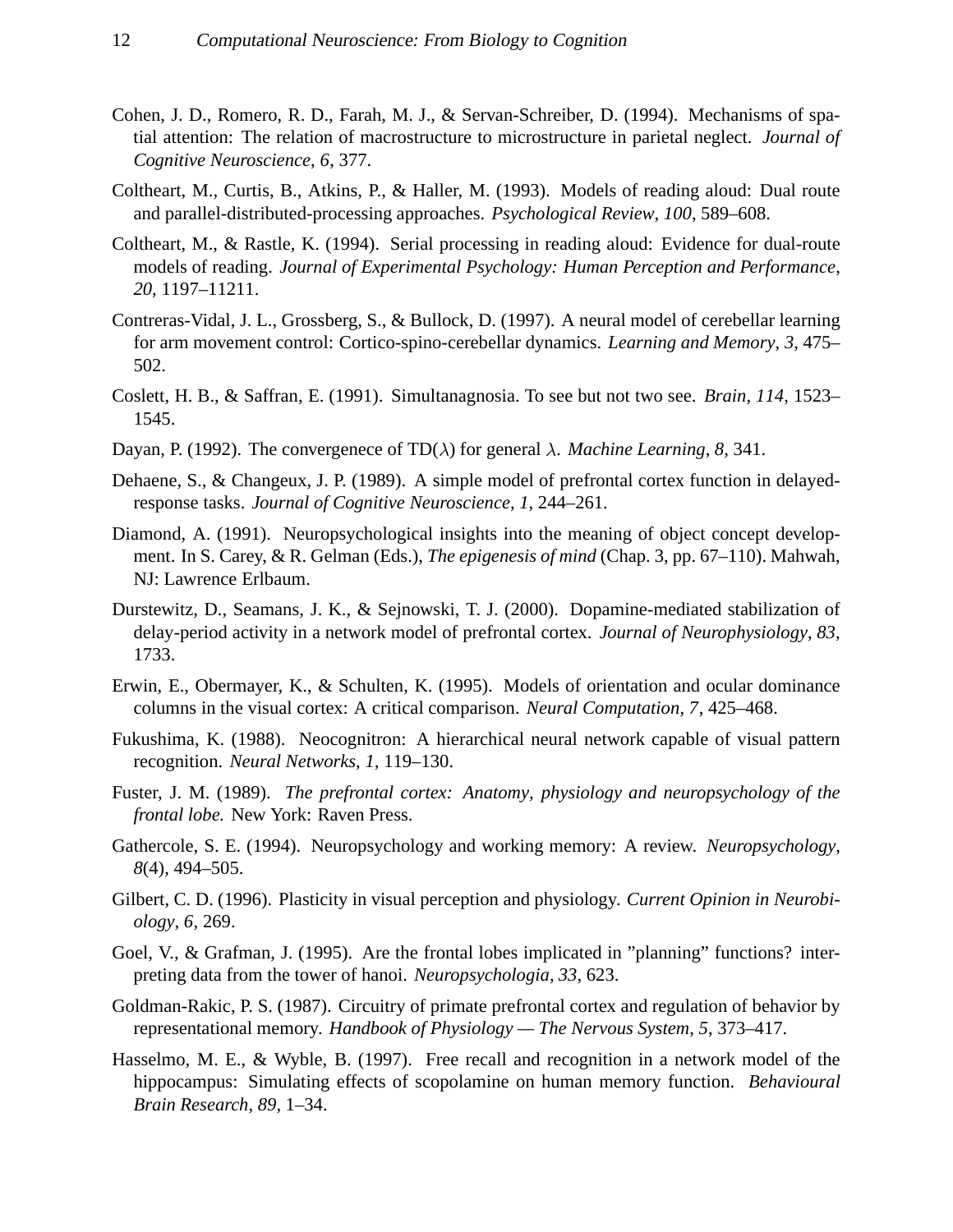- Houk, J. C., Davis, J. L., & Beiser, D. G. (Eds.). (1995). *Models of information processing in the basal ganglia*. Cambridge, MA: MIT Press.
- Hubel, D., & Wiesel, T. N. (1962). Receptive fields, binocular interaction, and functional architecture in the cat's visual cortex. *Journal of Physiology*, *160*, 106–154.
- LeCun, Y., Boser, B., Denker, J. S., Henderson, D., Howard, R. E., Hubbard, W., & Jackel, L. D. (1989). Backpropagation applied to handwritten zip code recognition. *Neural Computation*, *1*, 541–551.
- Levy, W. B. (1989). A computational approach to hippocampal function. In R. D. Hawkins, & G. H. Bower (Eds.), *Computational models of learning in simple neural systems* (pp. 243–304). San Diego, CA: Academic Press.
- Linsker, R. (1988). Self-organization in a perceptual network. *Computer*, *21*(3), 105–117.
- Livingstone, M., & Hubel, D. (1988). Segregation of form, color, movement, and depth: Anatomy, physiology, and perception. *Science*, *240*, 740–749.
- Marr, D. (1971). Simple memory: A theory for archicortex. *Philosophical Transactions of the Royal Society (London) B*, *262*, 23–81.
- McClelland, J. L., McNaughton, B. L., & O'Reilly, R. C. (1995). Why there are complementary learning systems in the hippocampus and neocortex: Insights from the successes and failures of connectionist models of learning and memory. *Psychological Review*, *102*, 419–457.
- Miller, E. K., Erickson, C. A., & Desimone, R. (1996). Neural mechanisms of visual working memory in prefontal cortex of the macaque. *Journal of Neuroscience*, *16*, 5154.
- Miller, K. D., Keller, J. B., & Stryker, M. P. (1989). Ocular dominance column development: Analysis and simulation. *Science*, *245*, 605–615.
- Moll, M., & Miikkulainen, R. (1997). Convergence-zone episodic memory: Analysis and simulations. *Neural Networks*, *10*, 1017–1036.
- Montague, P. R., Dayan, P., & Sejnowski, T. J. (1996). A framework for mesencephalic dopamine systems based on predictive Hebbian learning. *Journal of Neuroscience*, *16*, 1936–1947.
- Mozer, M. C. (1991). *The perception of multiple objects: A connectionist approach*. Cambridge, MA: MIT Press.
- Mozer, M. C., & Sitton, M. (1998). Computational modeling of spatial attention. In H. Pashler (Ed.), *Attention* (pp. 341–393). London: UCL Press.
- Munakata, Y. (1998). Infant perseveration and implications for object permanence theories: A PDP model of the  $\overline{AB}$  task. *Developmental Science*, 1, 161–184.
- Munakata, Y., & Stedron, J. M. (in press). Memory for hidden objects in early infancy. In J. Fagen, & H. Hayne (Eds.), *Advances in infancy research, volume 14*. Norwood, NJ: Ablex Publishing Corporation.
- Oja, E. (1982). A simplified neuron model as a principal component analyzer. *Journal of Mathematical Biology*, *15*, 267–273.
- Olshausen, B. A., & Field, D. J. (1996). Emergence of simple-cell receptive field properties by learning a sparse code for natural images. *Nature*, *381*, 607.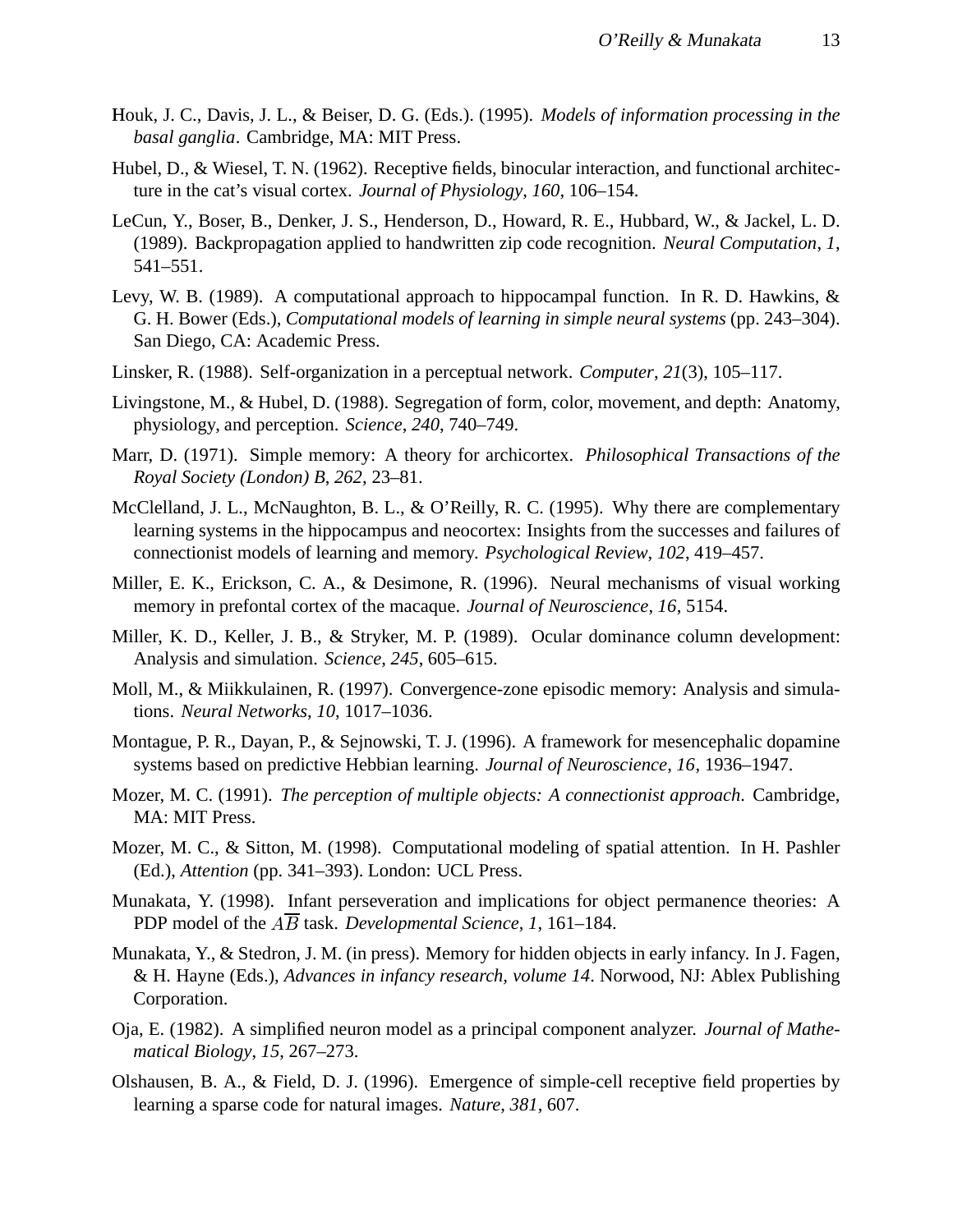- O'Reilly, R. C. (1996). Biologically plausible error-driven learning using local activation differences: The generalized recirculation algorithm. *Neural Computation*, *8*(5), 895–938.
- O'Reilly, R. C. (1998). Six principles for biologically-based computational models of cortical cognition. *Trends in Cognitive Sciences*, *2*(11), 455–462.
- O'Reilly, R. C., Braver, T. S., & Cohen, J. D. (1999). A biologically based computational model of working memory. In A. Miyake, & P. Shah (Eds.), *Models of working memory: Mechanisms of active maintenance and executive control.* (pp. 375–411). New York: Cambridge University Press.
- O'Reilly, R. C., & McClelland, J. L. (1994). Hippocampal conjunctive encoding, storage, and recall: Avoiding a tradeoff. *Hippocampus*, *4*(6), 661–682.
- O'Reilly, R. C., & Munakata, Y. (2000). *Computational explorations in cognitive neuroscience: Understanding the mind by simulating the brain*. Cambridge, MA: MIT Press.
- O'Reilly, R. C., Noelle, D., Braver, T. S., & Cohen, J. D. (submitted). Prefrontal cortex and dynamic categorization tasks: Representational organization and neuromodulatory control.
- O'Reilly, R. C., Norman, K. A., & McClelland, J. L. (1998). A hippocampal model of recognition memory. In M. I. Jordan, M. J. Kearns, & S. A. Solla (Eds.), *Advances in neural information processing systems 10* (pp. 73–79). Cambridge, MA: MIT Press.
- O'Reilly, R. C., & Rudy, J. W. (2000). Computational principles of learning in the neocortex and hippocampus. *Hippocampus*, *10*, 389–397.
- O'Reilly, R. C., & Rudy, J. W. (2001). Conjunctive representations in learning and memory: Principles of cortical and hippocampal function. *Psychological Review*, *108*, 311–345.
- Pinker, S. (1991). Rules of language. *Science*, *253*, 530–535.
- Plaut, D. C., McClelland, J. L., Seidenberg, M. S., & Patterson, K. E. (1996). Understanding normal and impaired word reading: Computational principles in quasi-regular domains. *Psychological Review*, *103*, 56–115.
- Plaut, D. C., & Shallice, T. (1993). Deep dyslexia: A case study of connectionist neuropsychology. *Cognitive Neuropsychology*, *10*(5), 377–500.
- Posner, M. I., Walker, J. A., Friedrich, F. J., & Rafal, R. D. (1984). Effects of parietal lobe injury on covert orienting of visual attention. *Journal of Neuroscience*, *4*, 1863–1874.
- Pouget, A., & Sejnowski, T. J. (1997). Spatial transformations in the parietal cortex using basis functions. *Journal of Cognitive Neuroscience*, *9*, 222.
- Roberts, R. J., & Pennington, B. F. (1996). An interactive framework for examining prefrontal cognitive processes. *Developmental Neuropsychology*, *12*(1), 105–126.
- Samsonovich, A., & McNaughton, B. L. (1997). Path integration and cognitive mapping in a continuous attractor neural network model. *Journal of Neuroscience*, *17*, 5900–5920.
- Schultz, W., Apicella, P., & Ljungberg, T. (1993). Responses of monkey dopamine neurons to reward and conditioned stimuli during successive steps of learning a delayed response task. *Journal of Neuroscience*, *13*, 900–913.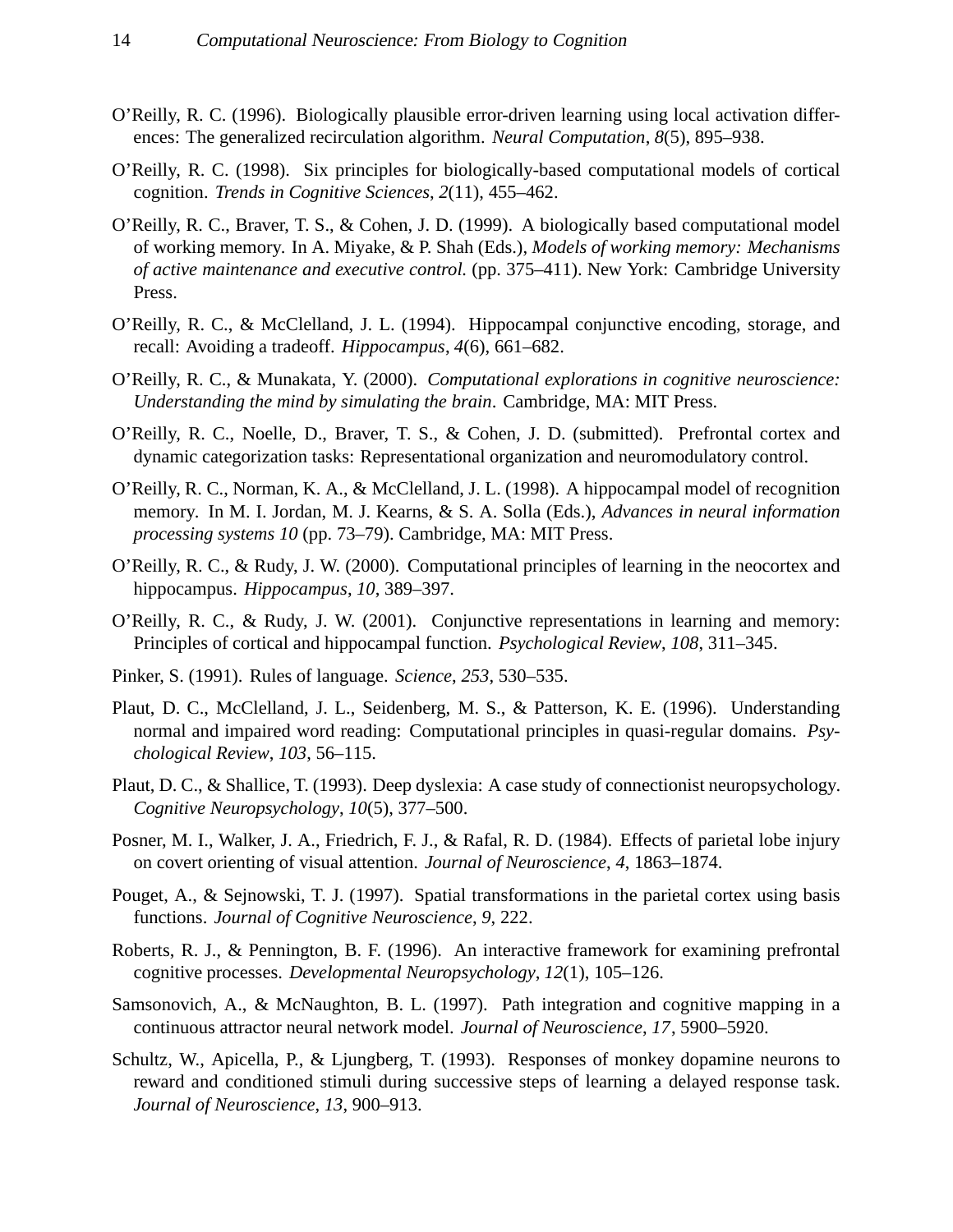- Schultz, W., Apicella, P., Romo, R., & Scarnati, E. (1995). Context-dependent activity in primate striatum reflecting past and future behavioral events. In J. C. Houk, J. L. Davis, & D. G. Beiser (Eds.), *Models of information processing in the basal ganglia* (pp. 11–28). Cambridge, MA: MIT Press.
- Schultz, W., Dayan, P., & Montague, P. R. (1997). A neural substrate of prediction and reward. *Science*, *275*, 1593.
- Schweighofer, N., Arbib, M., & Kawato, M. (1998a). Role of the cerebellum in reaching quickly and accurately: I. A functional anatomical model of dynamics control. *European Journal of Neuroscience*, *10*, 86–94.
- Schweighofer, N., Arbib, M., & Kawato, M. (1998b). Role of the cerebellum in reaching quickly and accurately: II. A detailed model of the intermediate cerebellum. *European Journal of Neuroscience*, *10*, 95–105.
- Scoville, W. B., & Milner, B. (1957). Loss of recent memory after bilateral hippocampal lesions. *Journal of Neurology, Neurosurgery, and Psychiatry*, *20*, 11–21.
- Seidenberg, M. S., & McClelland, J. L. (1989). A distributed, developmental model of word recognition and naming. *Psychological Review*, *96*, 523–568.
- Seung, H. S. (1998). Continuous attractors and oculomotor control. *Neural Networks*, *11*, 1253.
- Shallice, T. (1982). Specific impairments of planning. *Philosophical Transactions of the Royal Society (London) B*, *298*, 199–209.
- Shiffrin, R. M., & Schneider, W. (1977). Controlled and automatic human information processing: II. Perceptual learning, automatic attending, and a general theory. *Psychological Review*, *84*, 127–190.
- Squire, L. R. (1992). Memory and the hippocampus: A synthesis from findings with rats, monkeys, and humans. *Psychological Review*, *99*, 195–231.
- Sutton, R. S. (1988). Learning to predict by the method of temporal diferences. *Machine Learning*, *3*, 9–44.
- Sutton, R. S., & Barto, A. G. (1998). *Reinforcement learning: An introduction.* Cambridge, MA: MIT Press.
- Swindale, N. V. (1996). The development of topography in the visual cortex: A review of models. *Network: Computation in Neural Systems*, *7*, 161–247.
- Treves, A., & Rolls, E. T. (1994). A computational analysis of the role of the hippocampus in memory. *Hippocampus*, *4*, 374–392.
- van Hateren, J. H., & van der Schaaff, A. (1997). Independent component filters of natural images compared with simple cells in primary visual cortex. *Proceedings of the Royal Society, London, B*, *265*, 359–366.
- Vecera, S. P., & O'Reilly, R. C. (1998). Figure-ground organization and object recognition processes: An interactive account. *Journal of Experimental Psychology: Human Perception and Performance*, *24*, 441–462.
- Verfaellie, M., Rapcsak, S. Z., & Heilman, K. M. (1990). Impaired shifting of attention in Balint's syndrome. *Brain and Cognition*, *12*, 195–204.